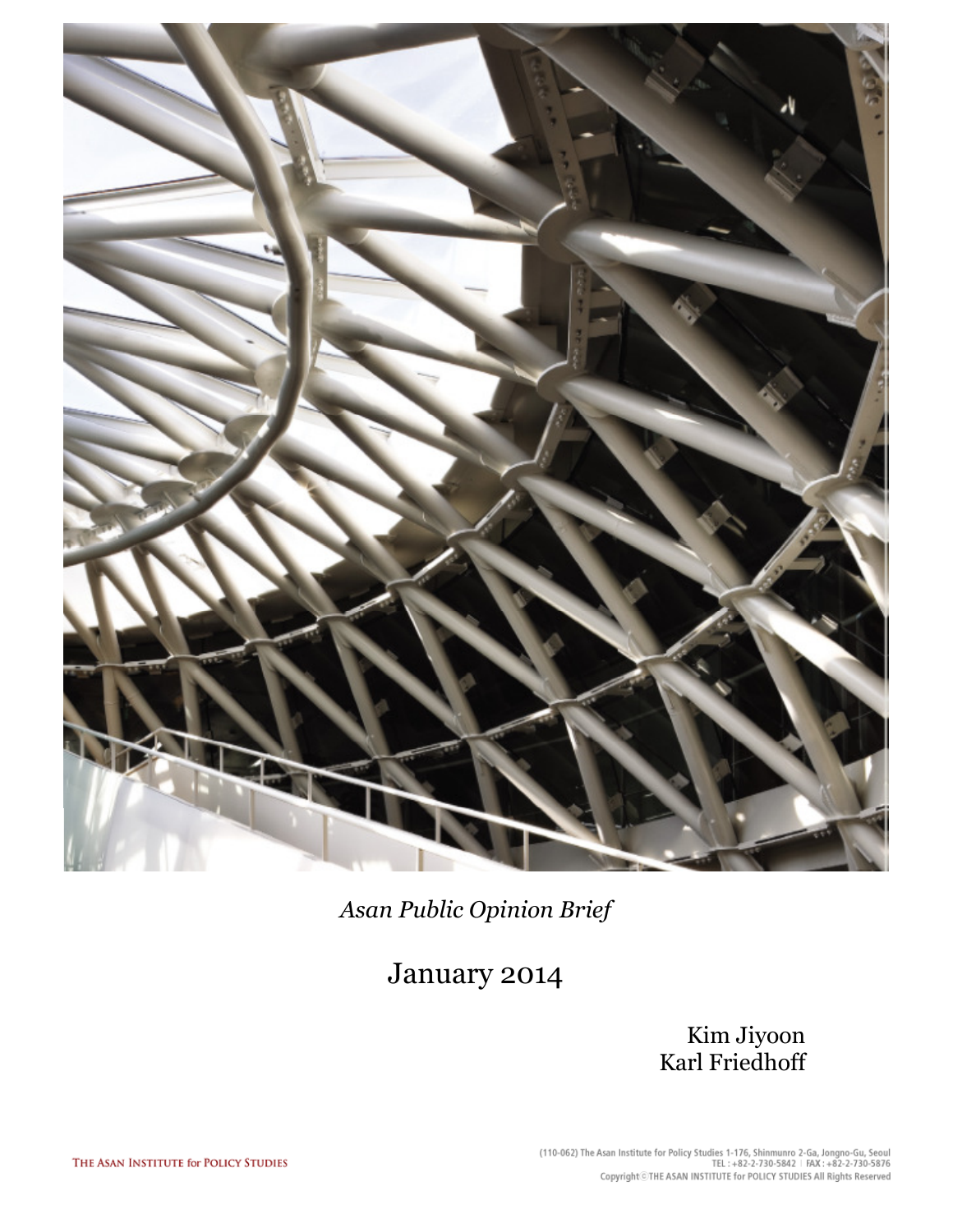

## **Key Findings**

- On North Korea, 58.2% approved of the Park administration's current policy. However, a plurality (44.4%) wanted to see President Park take a harder line towards the North. [Dec 17-19]
- The public was split on providing North Korea with food and fertilizer aid. While 45.0% were in support, 49.8% opposed. It is worth noting that those in their 20s (60.1%) were most likely to oppose. [Dec 17-19]
- A slim majority (52.9%) stated that the breakout of war on the Korean Peninsula was unlikely. However, two-thirds (67.9%) believed a provocation likely. Koreans in their 20s (80.5%) were most likely to see a provocation as likely. [Dec 17-19]
- While 30.5% expected South-North relations to improve in the future, 53.3% expected them to deteriorate. [Dec 17-19]
- On a scale of 0 to 10, with zero being low, interest in North Korean human rights had a mean score of 5.4. When this question was asked in late April 2013, the mean was 5.2. [Dec 17-19]
- Economic growth continued to be the nation's most important issue with 31.0% stating as such. This was a 5.1pp decrease from the previous month. While the importance of other issues remained stable, South-North relations reached 17.1%, a 5.9pp increase from the previous month. This was likely a direct result from the media coverage of the purge of Jang Seong-Taek. [Dec 14-16]
- If Ahn Cheol-Soo forms his own party, it would garner approximately 25% support making it the second most popular party behind the Saenuri Party. This finding was consistent throughout December.

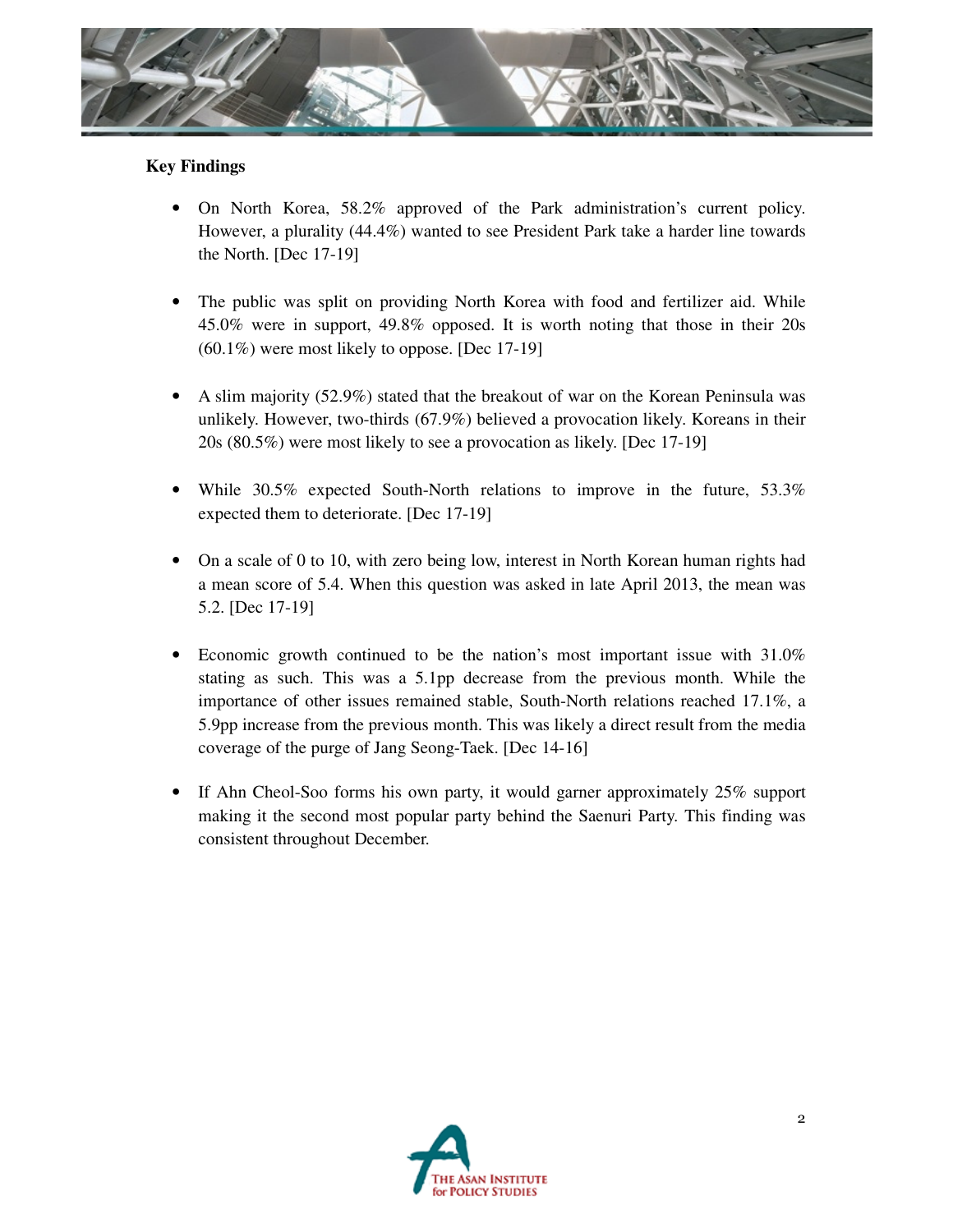

#### **Introduction**

December began with extensive coverage of China's expanded air defense identification zone (ADIZ) and what it meant for South Korea. The coverage was measured, with most calling for a cautious South Korean response. But this budding debate was derailed by news from North Korea.

The North's announcement of the purge and execution of Jang Seong-Taek surprised everyone. While the rumor had already surfaced via a South Korean lawmaker who was told of the purge by the National Intelligence Service (NIS), it was highly unusual for North Korea to publicly confirm it. This announcement only served to ramp up the rumor and speculation that always accompanies news emanating from North Korea.

On the domestic front, President Park Geun-Hye marked the one year anniversary of her election victory. The Blue House was far from celebratory. Approval ratings decreased sharply in the last half of December, driven primarily by losses among those 40 and younger. The ongoing NIS scandal continues to create problems for the administration, the handling of the country's longest-ever rail workers strike brought strong criticism, and students around the country took part in a poster protest that asked the question, "How are you all doing?" With no domestic achievement of note in the year since her election, and seemingly nothing in the pipeline, the youth and the progressives were increasingly critical of President Park.

### **Jang Seong-Taek and the North Korean Regime**

Unsurprisingly, the media focused heavily on Jang Seong-Taek with coverage ranging from basic facts to extensive speculation. This media attention increased the importance of South-North relations for the South Korean public, shown in Figure 1. This is a well-established trend with a stark example in the first half of 2013 following the North's third nuclear test.



## **[Figure 1] Most Salient Issues**

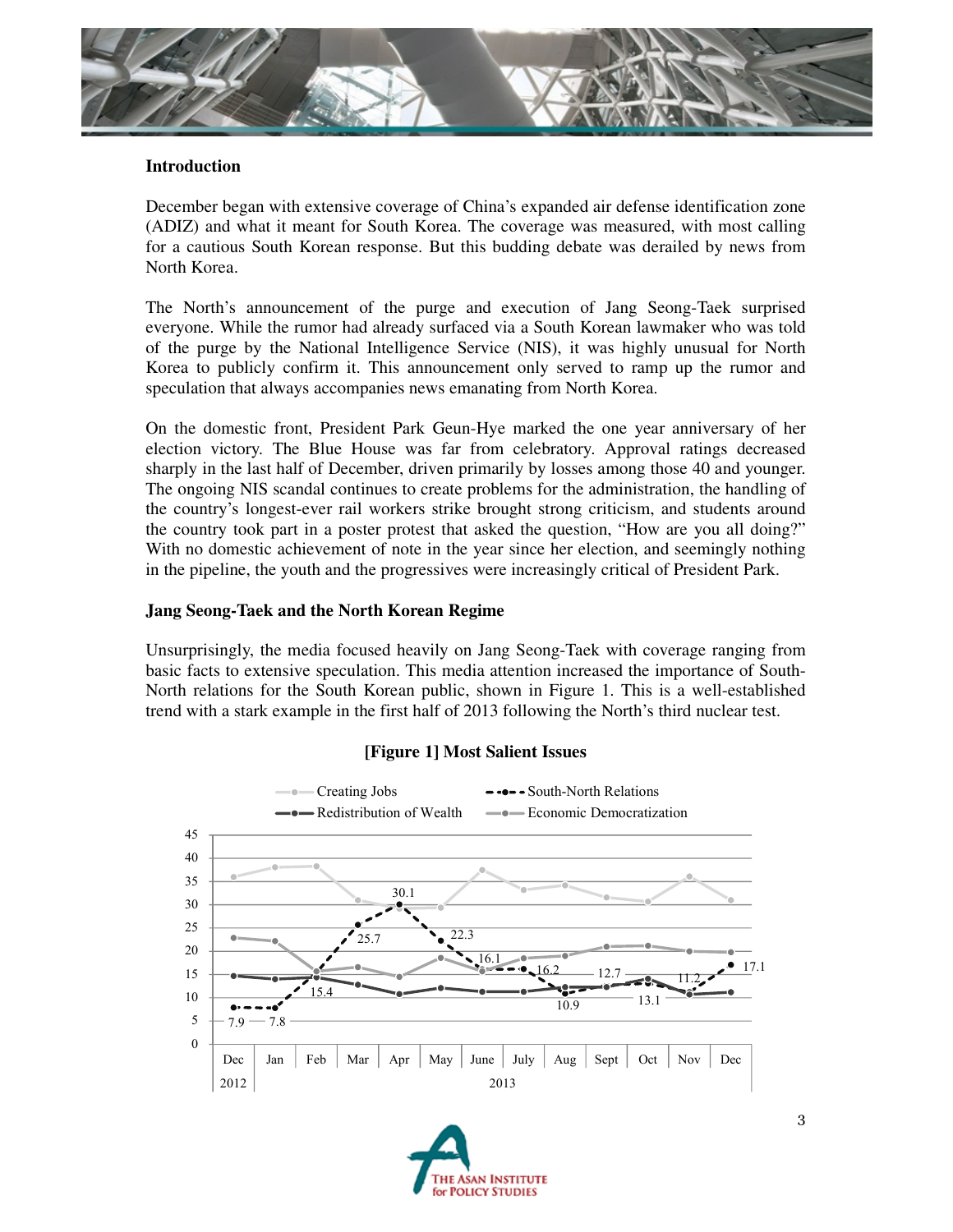

While the prime focus was on what the purge meant for the stability of the regime, there was also speculation about a North Korean provocation. Defense Minister Kim Kwan-Jin predicted that such a provocation could come between late January and early March. A majority (67.9%) of the South Korean public also sees a provocation as likely. It is worth noting, however, that there was no change in perceptions of current and future national security throughout December. This suggests that opinions on provocation likely reflect media reporting.

With regard to President Park's overall North Korea policy, the public appears to approve with 58.2% stating as such. This number deserves further investigation. Among those aged 50 and older 73.4% approved of her North Korea policy, but for those under age 40 approval of the administration's policy was 47.8%. This suggests that approval of current policy toward North Korea is being filtered through presidential approval. In the last half of December President Park's approval among those under 40 declined sharply. This is precisely what regression analysis shows. Rather than being a judgment of the actual policy, it was instead a reflection of whether or not a respondent approved of President Park's overall performance.

With regard to the stability of North Korea, there were two clear camps. The first claimed that the purge of Jang was a sign of Kim Jong Un taking firm control of the country. The second camp posited that it was a sign of significant instability. As for the Korean public, they largely agreed with the latter—63.4% stated that the purge and execution of Jang was a sign of instability in the regime.

Of course, the purge and execution of Jang Seong-Taek once again highlighted the ongoing human rights abuses in North Korea. There has been increasing focus on this issue as progress on the denuclearization of the North remains at a standstill. However, the issue remains under the radar for the South Korean public. Following the purge of Jang, 41.8% stated they had some level of interest in human rights in North Korea. When this same question was asked in a survey conducted April 26-28, it was 37.8%. In fact, in the April survey, the South Korean public showed higher concern for other domestic minority groups, with 43.5% stating concern for the human rights of these groups.

#### **Youth Dissatisfaction**

Throughout the campaigns in 2012—both for the National Assembly and the Blue House youth dissatisfaction with the political status quo was obvious. It was this dissatisfaction that led to the emergence of Ahn Cheol-Soo as a serious presidential contender. Of course, President Park eventually won the election and promised to heal the various divides of the country. While the regional divide developed over centuries and is now engrained in society, the generational divide is just coming to the fore and will intensify in the coming years.

Youth dissatisfaction became most apparent in the last half of December. While those in their 60s and older overwhelmingly view Park favorably—78.3% approved on December 16 approval among those in their 20s stood at 29.8% on the same day.

However, President Park's low approval rating among Korea's youth was not always the case. On December 10, Asan polling marked presidential approval at 43.5% among this cohort. But

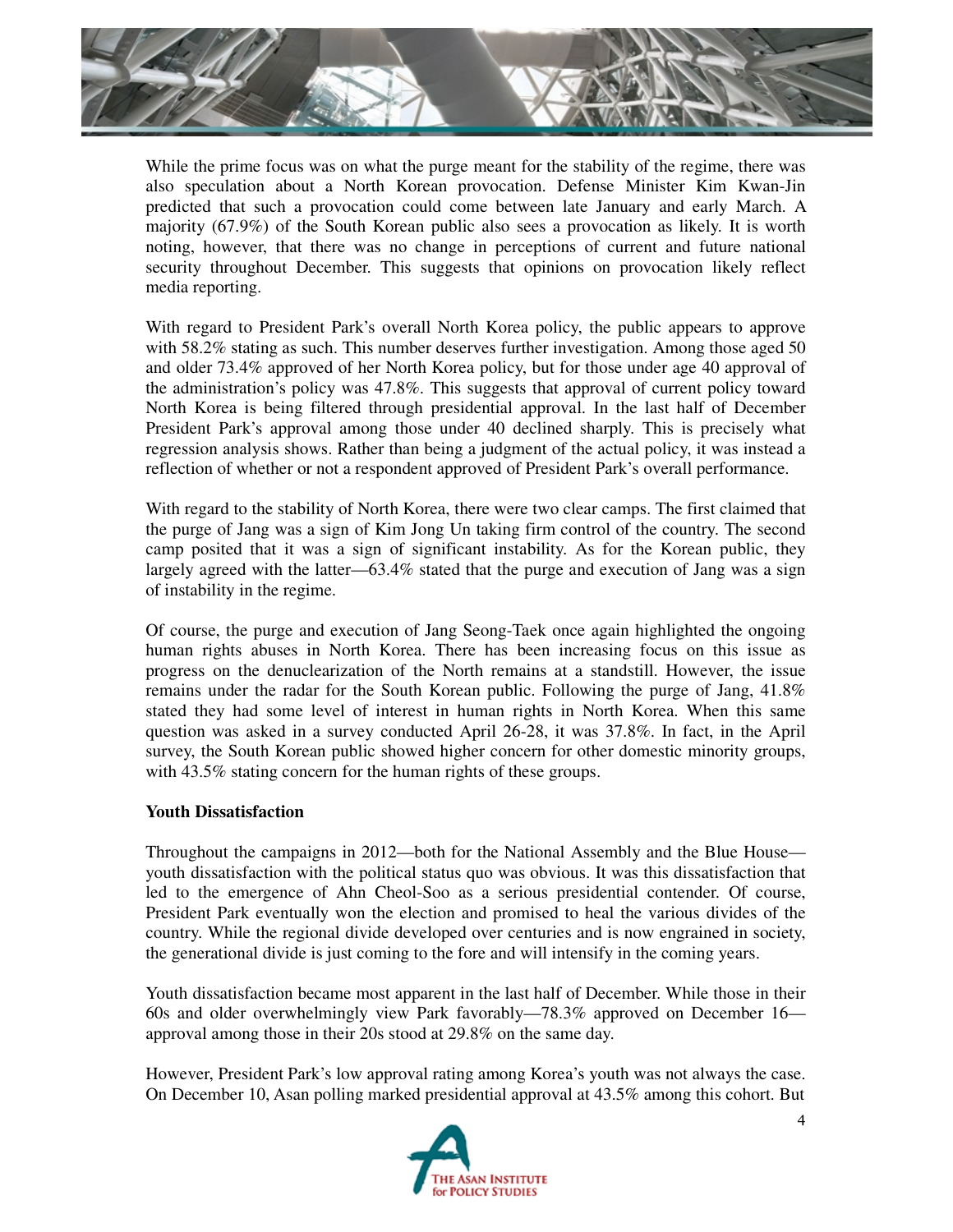

it was on this day that a student at Korea University placed handwritten signboard on campus that simply asked, "How are you all doing nowadays?" This poster unexpectedly kick started a movement among university students as they arrived at their collective answer: not well. The movement gained momentum for several weeks and led to severe declines in presidential approval. But by the end of December it was no longer a leading story. It may very well live on, but it already seems to have lost significant steam outside of those directly involved.

Ahn Cheol-Soo opted not to get involved with this youth movement, but continues to prepare to launch his own political party. Asan polling consistently shows that such a party would enter the polls with support of approximately 25%, making it the second most supported party. But it would not draw support from only those in their 20s. The data shows that his appeal is much broader than is generally acknowledged (Figure 2).

|         |         |      |      |             | Don't |       |
|---------|---------|------|------|-------------|-------|-------|
|         | Saenuri | DP   | Ahn  | Independent | Know  | Total |
| 20s     | 18.1    | 14.0 | 31.2 | 25.6        | 7.7   | 96.6  |
| 30s     | 14.6    | 15.7 | 35.1 | 22.8        | 7.0   | 95.2  |
| 40s     | 34.5    | 10.2 | 24.1 | 20.1        | 7.6   | 96.5  |
| 50s     | 56.1    | 6.3  | 13.5 | 14.6        | 6.9   | 97.4  |
| 60s     | 56.1    | 5.1  | 6.7  | 19.1        | 11.0  | 98.0  |
| Overall |         |      |      |             |       |       |
| Support | 35.7    | 10.3 | 22.3 | 20.4        | 8.1   |       |

# **[Figure 2] Party Support: By Age**

As illustrated, if Dr. Ahn were to announce the official formation of his own political party, significant support would be drawn from the 20s, 30s, and 40s. Thus, the support is not nearly as one-dimensional as is often presented in the media. While party support is not the same as candidate support, this data does provide a useful proxy as the establishment of Ahn's party would be viewed as a measure of his ability to mount a presidential campaign in 2017.

Also of note is the regional support for an Ahn-led party. In the Honam region, Kim Dae-Jung's political base, there is great interest in Ahn. Between the Democratic Party (DP) and Ahn's potential party, that which carries Honam in the upcoming local election in June will be rendered the legitimacy of being the major opposition party. This region, in addition to the Seoul mayoral race, will be of high interest.

If Ahn's party is formed, and all indicators point to that taking place eventually, it would be a disaster for the DP. In multiple polls, support for the DP falls to approximately 10%. Without Ahn's party, the DP polls at 20%. This will likely ignite a serious political battle between the two camps.

# **Impact of Korail Strike Limited**

On December 9, workers of the national railroad operator Korail, began what would become

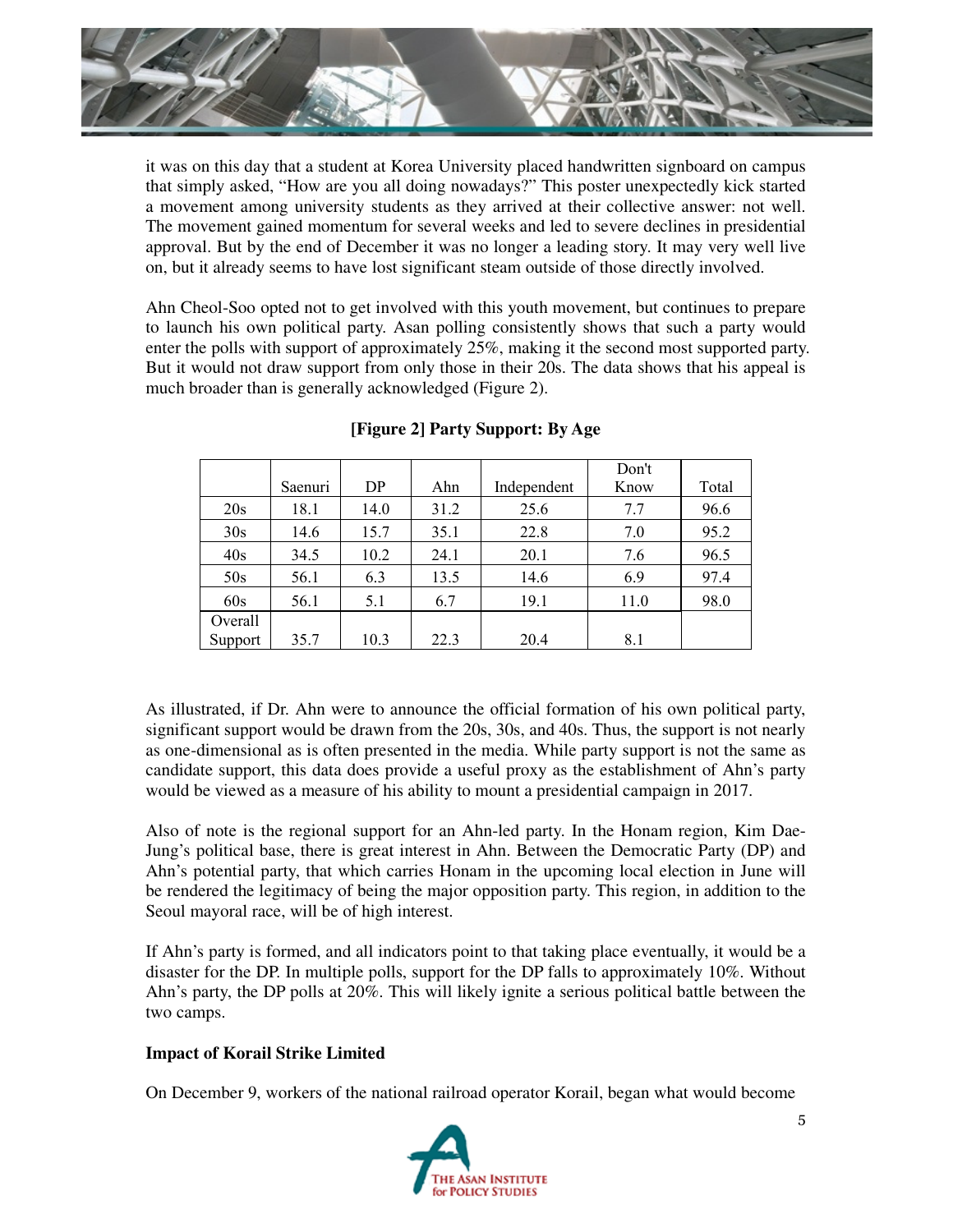

the longest-ever rail strike in the country's history. At issue was fear that the railroads, and the  $KTX<sup>1</sup>$  specifically, would soon begin to be privatized. The labor union feared such a move would lead to lost jobs and falling wages for the labor union's members. Of course, the government maintained that privatization was never in the cards.

While the conservative media roundly criticized the labor union for its strike, it also reserved criticism for President Park's handling of the situation. The sequence of events was widely seen as too heavy handed, highlighted by a raid on the Korea Confederation of Trade Unions (KCTU)—the first time that such a raid was conducted on the oft-controversial group.

Despite the widely negative headlines, the true impact of the Korail strike on presidential approval is hard to discern. While there does seem to be a decline in overall approval ratings (Figure 3), much of this was derived from decreases in approval among Korea's youth associated with the "How Are You All Doing?" movement.



When the strike began on December 9 approval was 57.2%. When the strike concluded approval was at 53.7% (Figure 4). True, the approval rate certainly does seem to have reached a lower plateau, but assigning the cause to the handling of the Korail strike is difficult. Even if that was the cause, the Blue House likely feels that it emerged relatively unscathed from what could have been a bruising battle. What once looked like a potential inflection point on which presidential approval would begin an irreversible decline, now appears to have been nothing of the sort.

#### **Conclusion**

Clearly, President Park's to-do list is long. Regional relations have deteriorated, and a North Korean provocation may be in the offing. Domestically she is faced with a country that has

<u> Alexandria de la contrada de la contrada de la contrada de la contrada de la contrada de la contrada de la c</u>



<sup>&</sup>lt;sup>1</sup> The KTX is the country's high speed rail network.